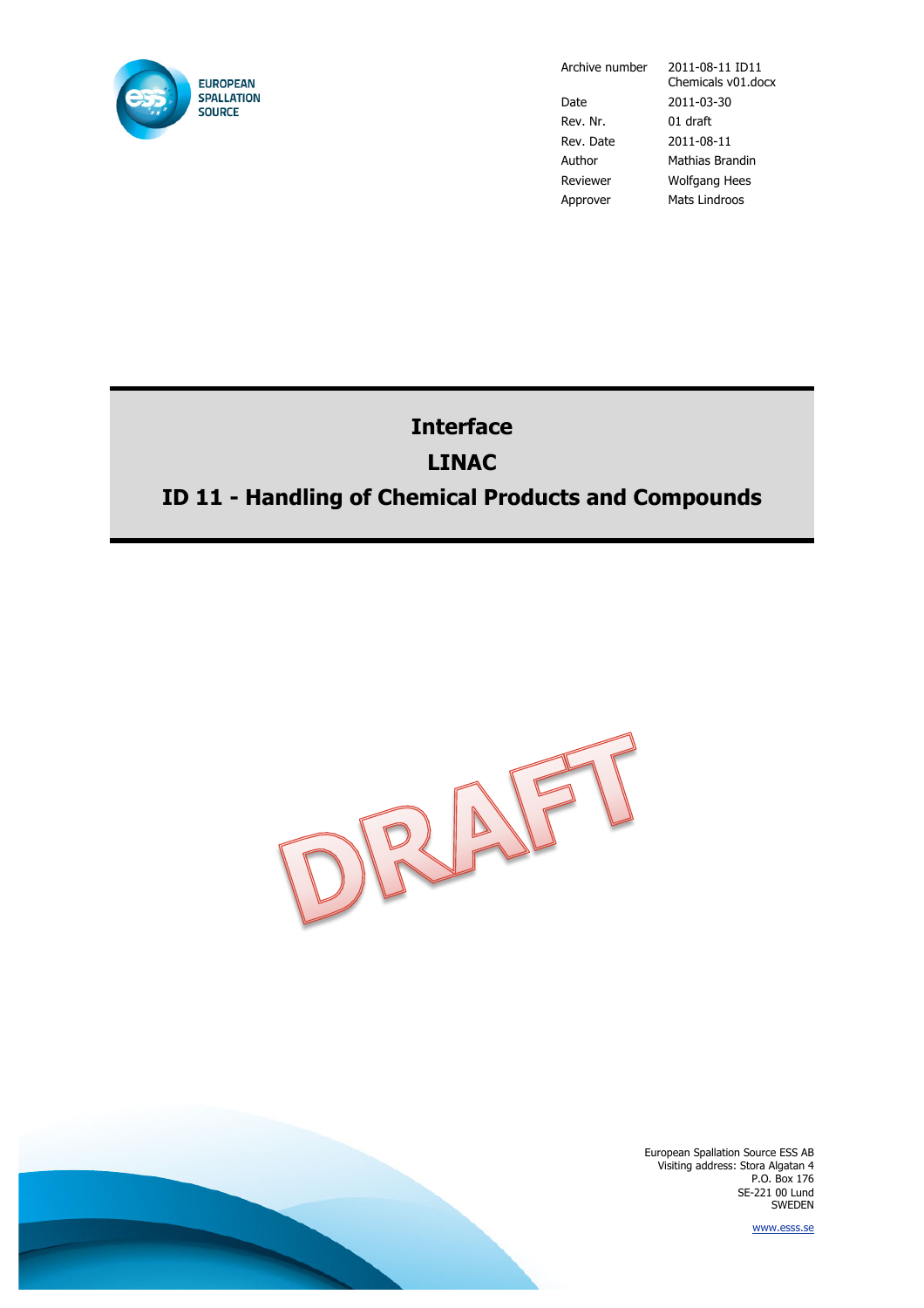

2011-08-11 ID11 Archive number Chemicals v01.docx Date 2011-03-30 Rev. Nr. 01 draft Rev. Date  $2011 - 08 - 11$ Author Mathias Brandin Reviewer Wolfgang Hees Approver Mats Lindroos

# **TABLE OF CONTENTS**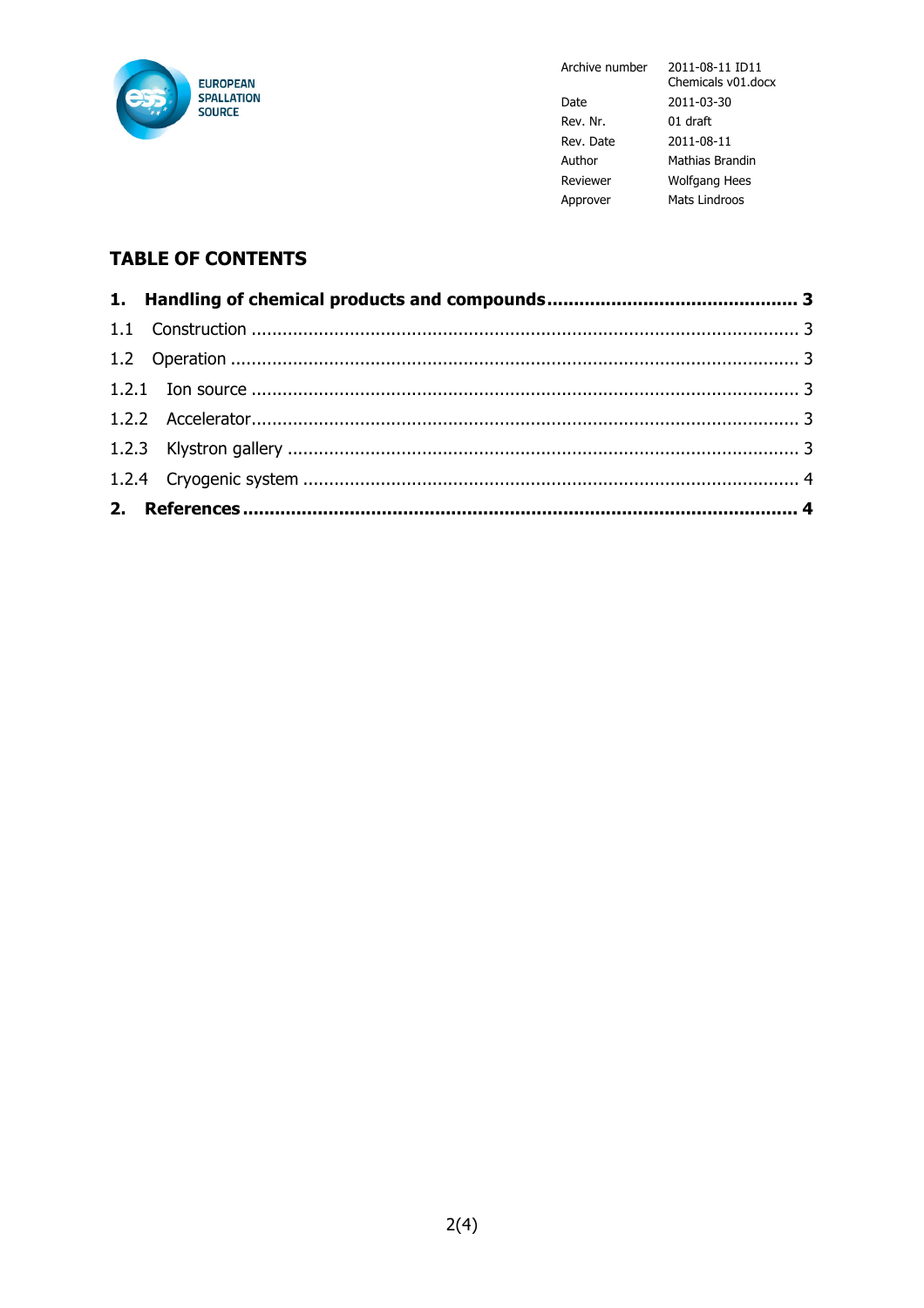

Archive number 2011-08-11 ID11 Chemicals v01.docx Date 2011-03-30 Rev. Nr. 01 draft Rev. Date 2011-08-11 Author Mathias Brandin Reviewer Wolfgang Hees Approver Mats Lindroos

# **1. HANDLING OF CHEMICAL PRODUCTS AND COMPOUNDS**

This document presents the chemical substances expected to be used and stored during the construction and operation of the ESS accelerator. All substances and the anticipated amounts that will be used and stored are summarised in Table 1.

## **1.1 Construction**

The demands on cleanliness for the accelerator and its constituent parts is very high. Although all equipment will be delivered on site thoroughly cleaned and packaged, some parts such as flanges and gaskets will need to be cleaned with acetone or isopropanol. Hence a supply of a few hundred litres of electrical grade acetone and isopropanol needs to be kept on site from the start of installation. On site welding will result in the presence of gas bottles with e.g. argon shielding gas.

Buildings and support structures will be either painted or given protective coatings. Leftovers and spills from these processes shall be collected and disposed of in an adequate manner. If paints or coatings are used that are not water soluble, the required solvents will need to be handled adequately, adding to the waste.

## **1.2 Operation**

During operation, all the accelerator equipment will use different chemical substances. Alcohol and weld gases must be available for maintenance and repair. New parts as well as parts removed for maintenance must be cleaned before being (re)-installed. Welding will be required for both assembly and disassembly. Some gaseous helium will likely be need for leak detection.

#### **1.2.1 Ion source**

The ion source produces protons from a hydrogen plasma, and consequently consumes hydrogen. To maintain the plasma, a hydrogen flow of a few standard cubic centimetres per minute (sccm) is required [1]. A hydrogen tank will be connected to the ion source. One cubic metre will last several months, so the tank should hold around 1-3  $m<sup>3</sup>$ . Refills might be scheduled every third month, according to experience from SNS. The storage of hydrogen will in all likelihood be limited to the active tank and a small number of spares - with replenishments delivered from off-site sources as needed.

## **1.2.2 Accelerator**

There are no particular chemicals associated with operating the linac itself, only those which are used by the related subsystems.

#### **1.2.3 Klystron gallery**

The modulators supplying power for the klystrons contain insulating mineral oil. The amount depends on the modulator supplier chosen, but will typically be of the order of 1-3  $m^3$  per modulator, or about 200'000 - 600'000 litres stored in the appx. 200 modulators [2]. The